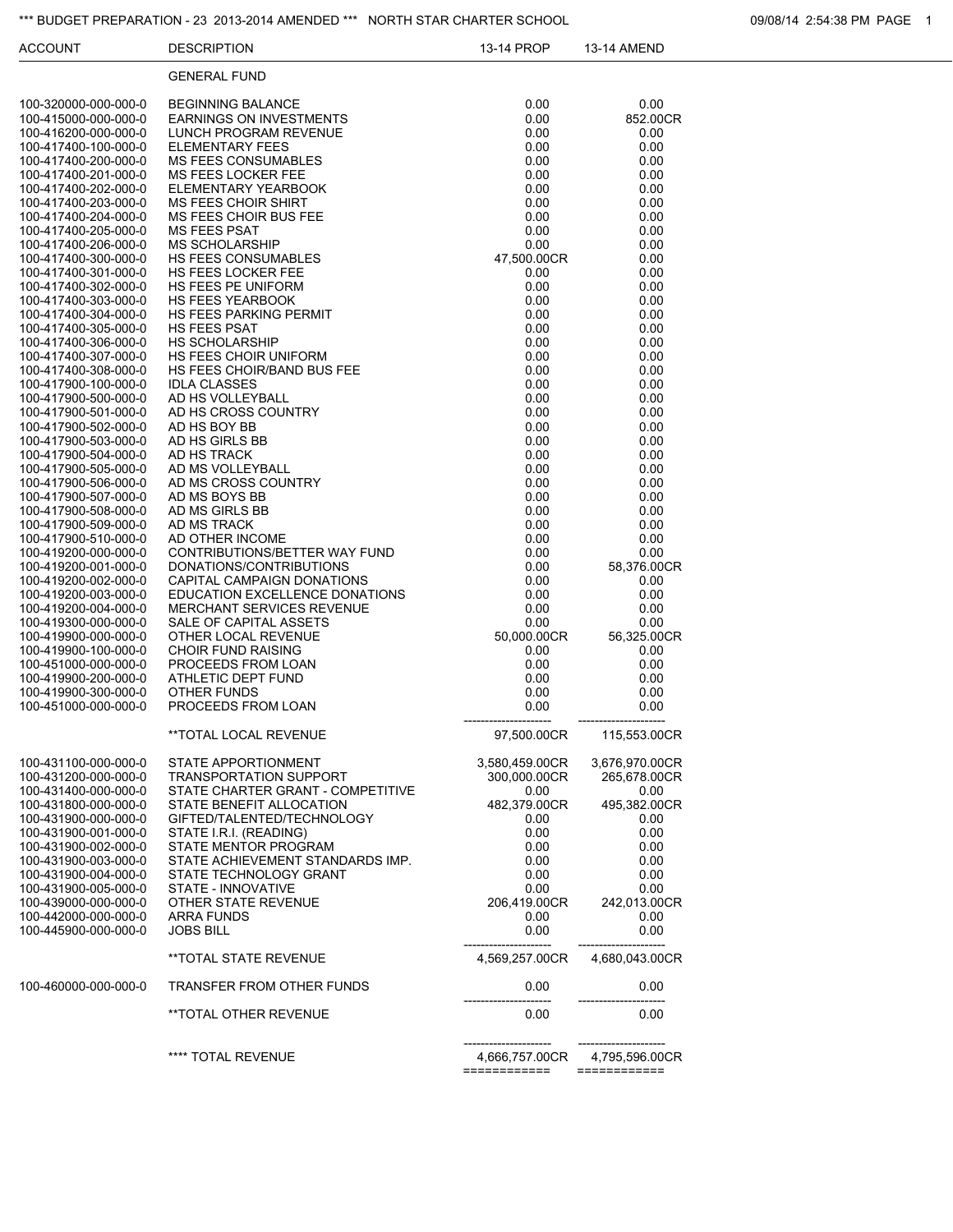#### \*\*\* BUDGET PREPARATION - 23 2013-2014 AMENDED \*\*\* NORTH STAR CHARTER SCHOOL **CHARTER SCHOOL** 09/08/14 2:54:38 PM PAGE 2

| <b>ACCOUNT</b>                               | <b>DESCRIPTION</b>                                                   | 13-14 PROP              | 13-14 AMEND             |  |
|----------------------------------------------|----------------------------------------------------------------------|-------------------------|-------------------------|--|
|                                              | ELEMENTARY PROGRAM                                                   |                         |                         |  |
| 100-512110-101-000-0<br>100-512110-102-000-0 | ELEMENTARY TEACHERS SALARIES<br>Elementary salaries JOBS BILL        | 998,569.00<br>0.00      | 1,034,361.00<br>0.00    |  |
| 100-512115-101-000-0<br>100-512165-101-000-0 | <b>CLASSIFIED STAFF</b><br>ELEM. SUBSTITUTE SALARIES                 | 113,727.00<br>3,656.00  | 116,736.00<br>15,416.00 |  |
| 100-512210-101-000-0                         | ELEMENTARY PERSI                                                     | 116,675.00              | 116,675.00              |  |
| 100-512220-101-000-0                         | ELEMENTARY FICA/MED                                                  | 83,760.00               | 84,248.00               |  |
| 100-512240-101-000-0                         | ELEMENTARY PD. INSURANCE                                             | 103,422.00<br>11,845.00 | 103,422.00              |  |
| 100-512280-101-000-0<br>100-512390-101-000-0 | ELEMENTARY PERSI RET SICK LEAVE<br>STATE I.R.I. (READING) EXPENSE    | 0.00                    | 11,845.00<br>0.00       |  |
| 100-512390-101-001-0                         | STATE - G/T EXPENSE                                                  | 0.00                    | 0.00                    |  |
| 100-512410-101-000-0                         | ELEM SUPPLIES-GENERAL EXPENSE                                        | 14,123.00               | 16,585.00               |  |
| 100-512410-101-001-0<br>100-512410-101-003-0 | ELEM YEARBOOKS STUDENT REIMBURSE<br>OTHER LOCAL (GIFTS) - EXPENSE    | 0.00<br>0.00            | 3,593.00<br>0.00        |  |
| 100-512410-101-002-0                         | PARENT FUND RAISERS/EXPENSE                                          | 0.00                    | 0.00                    |  |
| 100-512415-000-000-0                         | ELEMENTARY MUSIC PROGRAM                                             | 514.00                  | 0.00                    |  |
| 100-512420-000-000-0<br>100-512425-000-000-0 | ELEMENTARY SCIENCE PROGRAM<br>ELEMENTARY P.E. EQUIPMENT              | 340.00<br>866.00        | 332.00<br>709.00        |  |
| 100-512440-101-000-0                         | ELEMENTARY TEXTBOOKS                                                 | 328.00                  | 271.00                  |  |
| 100-512445-000-000-0                         | <b>IDLA CLASSES</b>                                                  | 2,475.00                | 3,075.00                |  |
| 100-512446-000-000-0<br>100-512530-000-000-0 | <b>NET SPED EXPENSE</b><br>ELEMENTARY PLAYGROUND EQUIPMENT           | 0.00<br>0.00            | 0.00<br>0.00            |  |
| 100-512550-000-000-0                         | ELEM SCHOOL EQUIP/TECHNOLOGY                                         | 0.00                    | 161.00                  |  |
|                                              | **TOTAL ELEMENTARY SCHOOL PROGRAM                                    | 1,450,300.00            | 1,507,429.00            |  |
|                                              | <b>SECONDARY PROGRAM</b>                                             |                         |                         |  |
| 100-515110-101-000-0                         | SECONDARY TEACHERS SALARIES                                          | 914,892.00              | 947,931.00              |  |
| 100-515110-102-000-0                         | Secondary salaries JOBS BILL<br><b>SECONDARY CLASSIFIED</b>          | 0.00<br>9,644.25        | 0.00<br>0.00            |  |
| 100-515115-101-000-0<br>100-515165-101-000-0 | <b>TEACHER SUB SALARIES</b>                                          | 5,000.00                | 10,543.00               |  |
| 100-515210-101-000-0                         | <b>SECONDARY PERSI</b>                                               | 95,988.00               | 95,988.00               |  |
| 100-515210-102-000-0<br>100-515220-101-000-0 | Secondary PERSI JOBS BILL                                            | 0.00<br>68,623.00       | 0.00<br>68,677.00       |  |
| 100-515220-102-000-0                         | <b>SECONDARY FICA/MED</b><br>Secondary FICA/Med JOBS BILL            | 0.00                    | 0.00                    |  |
| 100-515240-101-000-0                         | SECONDARY PD. INSURANCE                                              | 78,092.00               | 78,092.00               |  |
| 100-515240-102-000-0<br>100-515280-101-000-0 | Secondary insurance JOBS BILL<br>SECONDARY PERSI RET SICK LEAVE      | 0.00<br>9,721.00        | 0.00<br>9,721.00        |  |
| 100-515280-102-000-0                         | Secondary ret sick leave JOBS BILL                                   | 0.00                    | 0.00                    |  |
| 100-515410-101-000-0                         | SECONDARY SUPPLIES/YEARBOOKS                                         | 21,179.00               | 22,417.00               |  |
| 100-515410-200-000-0<br>100-515410-300-000-0 | <b>SECONDARY PSAT EXPENSES</b><br><b>SECONDARY IB EXPENSES</b>       | 0.00<br>25,400.00       | 1,525.00<br>0.00        |  |
| 100-515415-000-000-0                         | SECONDARY MUSIC PROGRAM                                              | 1,999.00                | 3,298.00                |  |
| 100-515420-000-000-0                         | SECONDARY SCIENCE PROGRAM                                            | 1,229.00                | 1,713.00                |  |
| 100-515440-000-000-0<br>100-515550-101-000-0 | SECONDARY TEXTBOOKS<br>SECONDARY EQUIPMENT                           | 3,605.00<br>0.00        | 4,998.00<br>0.00        |  |
| 100-515550-101-001-0                         | SECONDARY TECHNOLOGY                                                 | 1,800.00                | 27,779.00               |  |
|                                              | **TOTAL SECONDARY PROGRAM                                            | 1,237,172.25            | 1,272,682.00            |  |
|                                              | SPECIAL EDUCATION PROGRAM                                            |                         |                         |  |
| 100-521110-101-000-0                         | SPECIAL EDUCATION CERTIFIED STAFF                                    | 71,101.00               | 73,101.00               |  |
| 100-521115-101-000-0<br>100-521210-101-000-0 | SPECIAL EDUCATION CLASSIFIED<br>SPECIAL EDUCATION PERSI              | 74,399.00<br>15,231.00  | 77,626.00<br>15,685.00  |  |
| 100-521220-101-000-0                         | SPECIAL EDUCATION FICA/MED                                           | 11,131.00               | 11,438.00               |  |
| 100-521240-101-000-0                         | SPECIAL EDUCATION PD INSURANCE                                       | 17,389.00               | 17,389.00               |  |
| 100-521280-101-000-0<br>100-521310-000-000-0 | SPECIAL EDUCATION RET SICK LEAVE<br>SPECIAL EDUCATION LEGAL SERVICES | 1,551.00<br>0.00        | 1,598.00<br>307.00      |  |
| 100-521315-000-000-0                         | SPECIAL EDUCATION TRAINING                                           | 0.00                    | 0.00                    |  |
| 100-521410-101-000-0                         | SPECIAL EDUCATION SUPPLIES                                           | 3,077.00                | 0.00                    |  |
| 100-521440-000-000-0<br>100-616310-101-000-0 | SPECIAL EDUCATION TEXTBOOKS<br>SPECIAL SERVICES CONTRACTED           | 222.00<br>0.00          | 1,451.00<br>0.00        |  |
| 100-521550-101-000-0                         | SPECIAL EDUCATION EQUIPMENT                                          | 814.00                  | 798.00                  |  |
| 100-616310-101-000-0                         | SPECIAL SERVICES CONTRACTED                                          | 40,095.00               | 38,354.00               |  |
|                                              | **TOTAL SPECIAL EDUCATION PROGRAM                                    | 235,010.00              | 237,747.00              |  |
|                                              | INSTRUCTIONAL IMPROVEMENT                                            |                         |                         |  |
| 100-621390-601-000-0                         | DUES AND FEES                                                        | 7,896.00                | 10,801.00               |  |
| 100-621420-001-000-0<br>100-621420-003-000-0 | STATE MENTOR PROGRAM<br><b>MICRON SCIENCE GRANT</b>                  | 0.00<br>0.00            | 0.00<br>0.00            |  |
| 100-621420-004-000-0                         | <b>STATE INNOVATIVE</b>                                              | 0.00                    | 0.00                    |  |
| 100-621420-005-000-0                         | <b>TECHNOLOGY GRANT EXPENSE</b>                                      | 0.00                    | 0.00                    |  |
|                                              | **TOTAL INSTRUCTIONAL IMPROVEMENT                                    | 7,896.00                | 10,801.00               |  |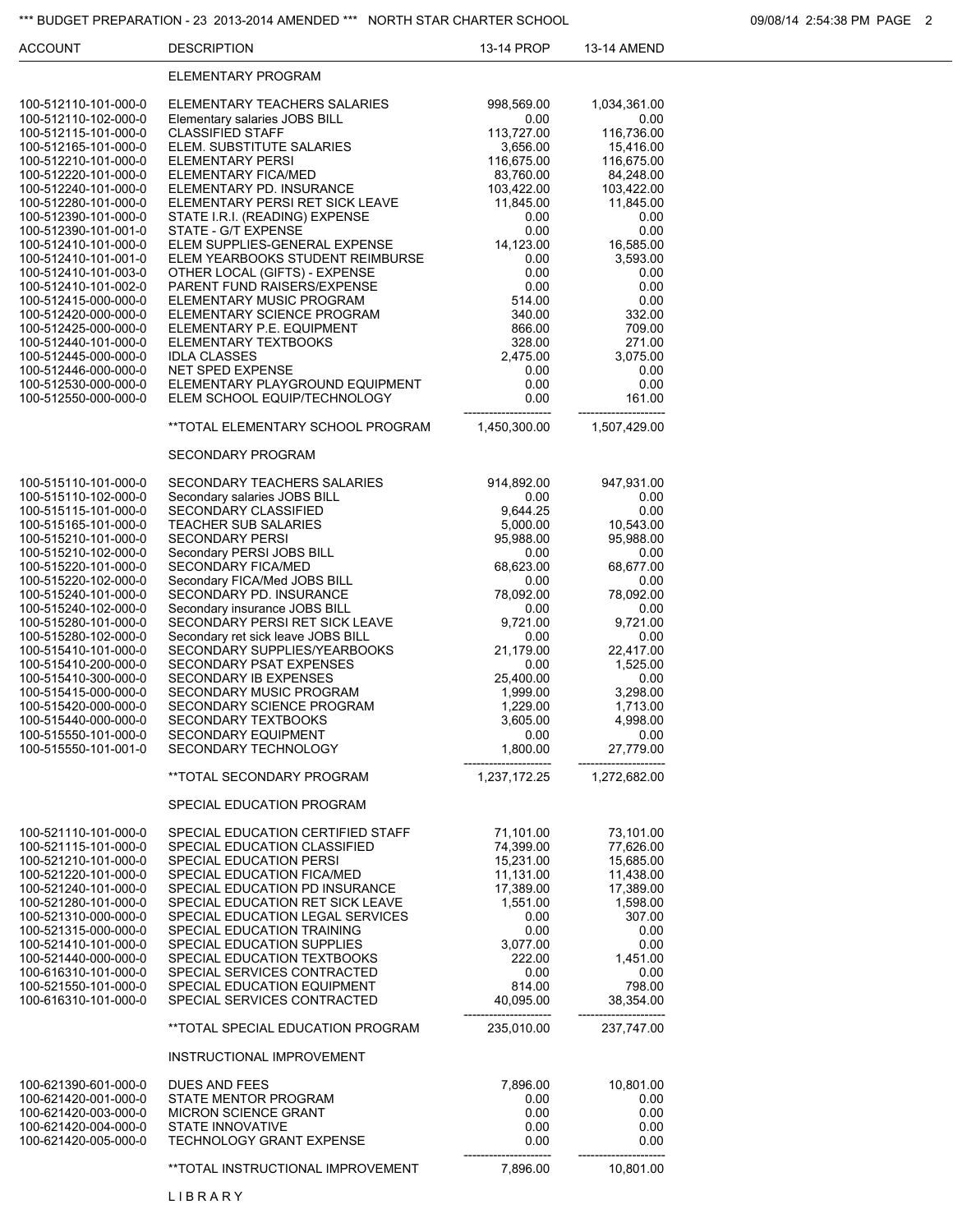### \*\*\* BUDGET PREPARATION - 23 2013-2014 AMENDED \*\*\* NORTH STAR CHARTER SCHOOL 09/08/14 2:54:38 PM PAGE 3

| <b>ACCOUNT</b>                               | <b>DESCRIPTION</b>                                             | 13-14 PROP             | <b>13-14 AMEND</b>     |
|----------------------------------------------|----------------------------------------------------------------|------------------------|------------------------|
| 100-622432-101-000-0                         | LIBRARY SUPPLIES                                               | 0.00                   | 108.00                 |
| 100-622432-201-000-0                         | LIBRARY BOOKS/SOFTWARE                                         | 909.00                 | 0.00                   |
| 100-623440-000-000-0                         | CAPITAL CAMPAIGN DONATION EXPENSE                              | 0.00                   | 0.00                   |
|                                              | **TOTAL EDUCATIONAL MEDIA PROGRAM<br><b>BOARD OF DIRECTORS</b> | 909.00                 | 108.00                 |
| 100-631310-001-000-0                         | <b>BOARD LEGAL FEES/SETTLEMENTS</b>                            | 40,000.00              | 39,685.00              |
| 100-631310-002-000-0                         | CPA EXPENSE / AUDIT FEE                                        | 10,000.00              | 11,500.00              |
| 100-631410-000-000-0                         | <b>LEGAL PUB./ADVERTISEMENT</b>                                | 1,048.00               | 0.00                   |
| 100-631450-000-000-0                         | <b>BOARD EXPENSES</b>                                          | 36,000.00              | 83,583.00              |
|                                              | **TOTAL BOARD OF DIRECTORS                                     | 87,048.00              | 134,768.00             |
|                                              | DISTRICT ADMINISTRATION                                        |                        |                        |
| 100-632110-601-000-0                         | <b>ADMINISTRATOR SALARY</b>                                    | 141,136.00             | 131,735.00             |
| 100-632115-000-000-0                         | ADMIN SUPPORT                                                  | 206,710.00             | 188,442.00             |
| 100-632210-601-000-0<br>100-632220-601-000-0 | PERSI ADMIN/ADMIN SUPPORT<br>ADMIN - FICA                      | 38,338.00<br>26,993.00 | 31,470.00<br>21,060.00 |
| 100-632310-000-000-0                         | PURCHASED SERVICES/ADMIN                                       | 0.00                   | 0.00                   |
| 100-632240-601-000-0                         | ADMIN GROUP INSURANCE                                          | 23,016.00              | 10,097.00              |
| 100-632280-601-000-0                         | PERSI RETIREMENT SICK LEAVE                                    | 3,905.00               | 3,172.00               |
| 100-632310-601-000-0                         | STAFF DEVELOPMENT                                              | 48,242.00              | 2,514.00               |
| 100-632350-601-000-0                         | <b>COMMUNICATIONS (PHONE &amp; INTERNET)</b>                   | 17,756.00              | 14,948.00              |
| 100-632360-601-000-0                         | <b>WEBSITE MAINTENANCE</b>                                     | 1,795.00               | 0.00                   |
| 100-632380-601-000-0                         | <b>TRAVEL</b>                                                  | 0.00                   | 566.00                 |
| 100-632390-601-000-0<br>100-632390-601-001-0 | <b>CONTRACTED SERVICES</b><br><b>MARKETING EXPENSE</b>         | 12,225.00<br>6,095.00  | 10,785.00              |
| 100-632390-601-002-0                         | <b>MERCHANT SERVICES EXPENSE</b>                               | 0.00                   | 7,764.00<br>31,859.00  |
| 100-632410-601-000-0                         | SUPPLIES/GENERAL EXPENSE                                       | 13,930.00              | 23,107.00              |
| 100-632420-000-000-0                         | <b>RECRUITMENT EXPENSE</b>                                     | 0.00                   | 80.00                  |
| 100-632550-601-000-0                         | <b>EQUIPMENT</b>                                               | 0.00                   | 660.00                 |
| 100-632550-601-001-0                         | <b>COMPUTER TECHNOLOGY</b>                                     | 70,924.00              | 94,853.00              |
| 100-632620-000-000-0                         | <b>BANK SERVICE CHARGE</b>                                     | 0.00                   | 0.00                   |
| 100-632710-000-000-0                         | <b>INSURANCE / DIRECTORS</b>                                   | 0.00                   | 0.00                   |
|                                              | **TOTAL DISTRICT ADMINISTRATION<br><b>BUILDING CARE</b>        | 611,065.00             | 573,112.00             |
| 100-661115-000-000-0                         | <b>BLDG. - CUSTODIAL SALARIES</b>                              | 27,360.00              | 30,788.00              |
| 100-661220-000-000-0                         | <b>BLDG CARE FICA</b>                                          | 2,093.00               | 7,839.00               |
| 100-661310-000-000-0                         | <b>PROPERTY LEASE</b>                                          | 0.00                   | 0.00                   |
| 100-661330-000-000-0                         | UTILITIES GAS/ELEC.                                            | 40,718.00              | 39,267.00              |
| 100-661334-000-000-0                         | UTILITIES - WATER/SEWER                                        | 17,887.00              | 17,200.00              |
| 100-661390-000-000-0<br>100-661410-000-000-0 | MAINT/GROUNDS EXPENSE<br><b>CUSTODIAL SUPPLIES</b>             | 0.00<br>0.00           | 8,587.00<br>9,729.00   |
| 100-661710-000-000-0                         | <b>INSURANCE/ LIABILITY</b>                                    | 22,990.00              | 22,898.00              |
| 100-661711-000-000-0                         | INSURANCE/ PROPERTY-CASUALTY                                   | 0.00                   | 0.00                   |
| 100-661712-000-000-0                         | <b>WORK.COMP INSURANCE</b>                                     | 16,052.00              | 16,081.00              |
| 100-661713-000-000-0                         | FED/STATE UNEMPLOYMENT                                         | 0.00                   | 0.00                   |
|                                              | **TOTAL BUILDING-CARE / CUSTODIAL                              | 127,100.00             | 152,389.00             |
| 100-664320-000-000-0                         | MAINT. - BLDG. REPAIRS/SUPPLIES                                | 24,212.00              | 21,657.00              |
| 100-665410-000-000-0                         | MAINT. - GRNDS. EXPENSE                                        | 15,115.00              | 12,313.00              |
|                                              | **TOTAL MAINTENANCE / GROUNDS                                  | 39,327.00              | 33,970.00              |
|                                              | <b>TRANSPORTATION</b>                                          |                        |                        |
| 100-681300-000-000-0                         | TRANSPORTATION-CONTRACTED                                      | 412,093.00             | 390,703.00             |
| 100-681390-000-000-0                         | <b>ACADEMIC FIELD TRIPS</b>                                    | 0.00                   | 1,093.00               |
| 100-681420-000-000-0                         | TRANSPORTATION - GAS/OIL                                       | 0.00                   | 0.00                   |
|                                              | **TOTAL PUPIL TO SCHOOL TRANSPORT.                             | 412,093.00             | 391,796.00             |
|                                              | OTHER SERVICES                                                 |                        |                        |
| 100-810500-000-000-0                         | SITE IMPROVEMENT                                               | 32,000.00              | 37,099.00              |
| 100-811500-000-000-0                         | CAPITIAL ASSETS/NON STUDENT                                    | 0.00                   | 0.00                   |
| 100-911600-000-000-0                         | PRINCPAL PAYMENT/LOAN                                          | 0.00                   | 0.00                   |
| 100-912600-000-000-0                         | <b>INTREST PAYMENTS/LOAN</b>                                   | 0.00                   | 0.00                   |
| 100-710400-000-000-0                         | LUNCH PROGRAM EXPENSE                                          | 0.00                   | 0.00                   |
| 100-920810-000-000-0                         | TRANSFER TO OTHER ACCOUNT                                      | 386,219.00             | 405,000.00             |
| 100-950850-000-000-0                         | RESERVE FOR DEFICIT                                            | 40,617.75              | 38,695.00              |
|                                              | ** TOTAL OTHER SERVICES                                        | 458,836.75             | 480,794.00             |
|                                              | ****TOTAL EXPENDITURES                                         | 4,666,757.00           | 4,795,596.00           |
|                                              |                                                                | ============           | ============           |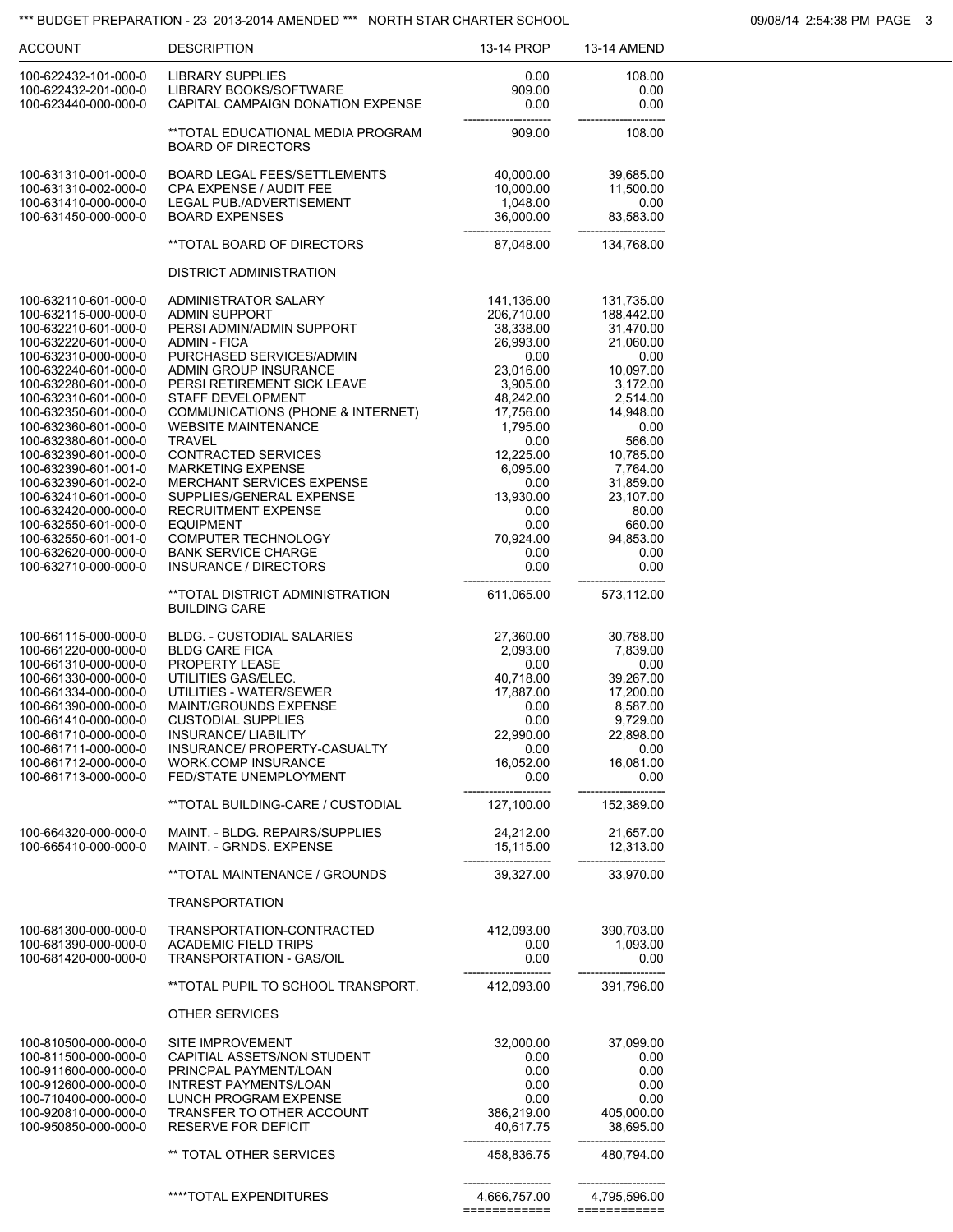#### \*\*\* BUDGET PREPARATION - 23 2013-2014 AMENDED \*\*\* NORTH STAR CHARTER SCHOOL 00008/14 2:54:38 PM PAGE 4

| <b>ACCOUNT</b>                                                                                                                                                                                                       | <b>DESCRIPTION</b>                                                                                                                                                                                                                                          | 13-14 PROP                                                                                        | <b>13-14 AMEND</b>                                                                                |
|----------------------------------------------------------------------------------------------------------------------------------------------------------------------------------------------------------------------|-------------------------------------------------------------------------------------------------------------------------------------------------------------------------------------------------------------------------------------------------------------|---------------------------------------------------------------------------------------------------|---------------------------------------------------------------------------------------------------|
|                                                                                                                                                                                                                      | STATE TECHNOLOGY FUND                                                                                                                                                                                                                                       | 0.00                                                                                              | 0.00                                                                                              |
| 245-320000-000-000-0<br>245-439000-000-000-0<br>245-460000-000-000-0                                                                                                                                                 | <b>BUDGET BALANCE CARRY FORWARD</b><br>REVENUE - TECHNOLOGY<br><b>TRANSFER FROM OTHER FUNDS</b>                                                                                                                                                             | 0.00<br>25,000.00CR<br>0.00                                                                       | 0.00<br>25,000.00CR<br>0.00                                                                       |
|                                                                                                                                                                                                                      | **** TOTAL REVENUE                                                                                                                                                                                                                                          | 25,000.00CR<br>============                                                                       | 25,000.00CR<br>============                                                                       |
| 245-512100-000-000-0<br>245-512200-000-000-0<br>245-512300-000-000-0<br>245-512400-000-000-0<br>245-512500-000-000-0                                                                                                 | SALARIES - TECHNOLOGY<br><b>BENEFITS - TECHNOLOGY</b><br>PURCHASED SERVICES - TECHNOLOGY<br>SUPPLIES - TECHNOLOGY<br><b>EQUIPMENT - TECHNOLOGY</b>                                                                                                          | 15,000.00<br>900.00<br>0.00<br>0.00<br>9,100.00                                                   | 15,000.00<br>900.00<br>0.00<br>0.00<br>9,100.00                                                   |
| 310-320000-000-000-0<br>310-415000-000-000-0<br>310-451000-000-000-0<br>310-439000-000-000-0<br>310-460000-000-000-0                                                                                                 | ****TOTAL EXPENDITURES<br><b>BALANCE CARRY FORWARD</b><br><b>EARNINGS ON INVESTMENTS</b><br><b>WF BOND PROCEEDS</b><br>OTHER STATE REVENUE-DEBT SERVICE<br>TRANSFERS FROM OTHER FUND                                                                        | 25,000.00<br>0.00<br>0.00<br>0.00<br>0.00<br>386,219.00CR                                         | 25,000.00<br>0.00<br>0.00<br>0.00<br>0.00<br>405,000.00CR                                         |
|                                                                                                                                                                                                                      | **** TOTAL REVENUE                                                                                                                                                                                                                                          | 386,219.00CR<br>============                                                                      | 405,000.00CR<br>============                                                                      |
| 310-912630-000-000-0<br>310-911600-000-000-0<br>310-912600-000-000-0<br>310-912610-000-000-0<br>310-920810-000-000-0                                                                                                 | WF BOND COST OF ISSUANCE EXPENSE<br>PRINCIPAL PAYMENTS<br><b>INTEREST PAYMENT</b><br><b>WF BOND EXPENSE - FEES</b><br><b>TRANSFER TO OTHER FUNDS</b>                                                                                                        | 0.00<br>0.00<br>360,000.00<br>26,219.00<br>0.00                                                   | 0.00<br>30,000.00<br>375,000.00<br>0.00<br>0.00                                                   |
|                                                                                                                                                                                                                      | ****TOTAL EXPENDITURES                                                                                                                                                                                                                                      | 386,219.00<br>============                                                                        | 405,000.00<br>============                                                                        |
|                                                                                                                                                                                                                      | <b>STATE LOTTERY</b>                                                                                                                                                                                                                                        |                                                                                                   |                                                                                                   |
| 425-320000-000-000-0<br>425-431900-000-000-0<br>425-460000-000-000-0                                                                                                                                                 | STATE LOTTERY - BEGINNING BALANCE<br>STATE LOTTERY - RESTRICTED<br><b>FUNDS TRANSFER</b>                                                                                                                                                                    | 0.00<br>0.00<br>0.00                                                                              | 0.00<br>0.00<br>0.00                                                                              |
|                                                                                                                                                                                                                      | **** TOTAL REVENUE                                                                                                                                                                                                                                          | 0.00<br>============                                                                              | 0.00<br>============                                                                              |
| 425-512550-000-000-0<br>425-621550-000-000-0<br>425-920810-000-000-0                                                                                                                                                 | LOTTERY - EQUIPMENT PURCHASES<br>LOTTERY - DISTRICT EQUIPMENT<br><b>TRANSFER OF FUNDS</b>                                                                                                                                                                   | 0.00<br>0.00<br>0.00                                                                              | 0.00<br>0.00<br>0.00                                                                              |
|                                                                                                                                                                                                                      | ****TOTAL EXPENDITURES                                                                                                                                                                                                                                      | 0.00<br>============                                                                              | 0.00<br>============                                                                              |
|                                                                                                                                                                                                                      | ******FLEX ACCOUNT*****                                                                                                                                                                                                                                     |                                                                                                   |                                                                                                   |
| 710-320000-000-000-0<br>710-419200-000-000-0<br>710-460000-000-000-0                                                                                                                                                 | FLEX ACCT BEGINNING BALANCE<br>FLEX ACCOUNT DEPOSITS<br>FLEX TRANSFER FROM OTHER FUNDS                                                                                                                                                                      | 0.00<br>20,000.00CR<br>0.00                                                                       | 0.00<br>20,000.00CR<br>0.00                                                                       |
|                                                                                                                                                                                                                      | **** TOTAL REVENUE                                                                                                                                                                                                                                          | 20,000.00CR<br>============                                                                       | 20,000.00CR<br>============                                                                       |
| 710-512290-000-000-0<br>710-515290-000-000-0<br>710-632290-000-000-0<br>710-920810-000-000-0                                                                                                                         | <b>FLEX ELEMENTARY CLAIMS PD</b><br><b>FLEX SECONDARY CLAIMS PD</b><br><b>FLEX ADMIN CLAIMS PD</b><br>FLEX TRANSFER TO OTHER FUNDS                                                                                                                          | 19,000.00<br>0.00<br>1,000.00<br>0.00                                                             | 19,000.00<br>0.00<br>1,000.00<br>0.00                                                             |
|                                                                                                                                                                                                                      | ****TOTAL EXPENDITURES                                                                                                                                                                                                                                      | 20,000.00<br>============                                                                         | 20,000.00<br>============                                                                         |
|                                                                                                                                                                                                                      | *** ACTIVITIES ***                                                                                                                                                                                                                                          |                                                                                                   |                                                                                                   |
| 750-320000-700-000-0<br>750-417900-700-000-0<br>750-417900-700-020-0<br>750-417900-700-030-0<br>750-417900-700-120-0<br>750-417900-700-130-0<br>750-417900-700-170-0<br>750-417900-700-190-0<br>750-460000-700-000-0 | ACTIVITIES BALANCE CARRY FORWARD<br><b>ACTIVITIES REVENUE</b><br>ELEMENTARY ART REVENUE<br><b>HS/MS ART REVENUE</b><br>A4 CLUB REVENUE<br><b>SCIENCE REVENUE</b><br><b>GRADUATION REVENUE</b><br><b>LIBRARY REVENUE</b><br>ACTIVITIES XFER FROM OTHER FUNDS | 0.00<br>85,935.00CR<br>1,800.00CR<br>2,500.00CR<br>0.00<br>0.00<br>500.00CR<br>5,000.00CR<br>0.00 | 0.00<br>85,935.00CR<br>1,800.00CR<br>2,500.00CR<br>0.00<br>0.00<br>500.00CR<br>5,000.00CR<br>0.00 |
|                                                                                                                                                                                                                      | **** TOTAL REVENUE                                                                                                                                                                                                                                          | 95,735.00CR                                                                                       | 95,735.00CR                                                                                       |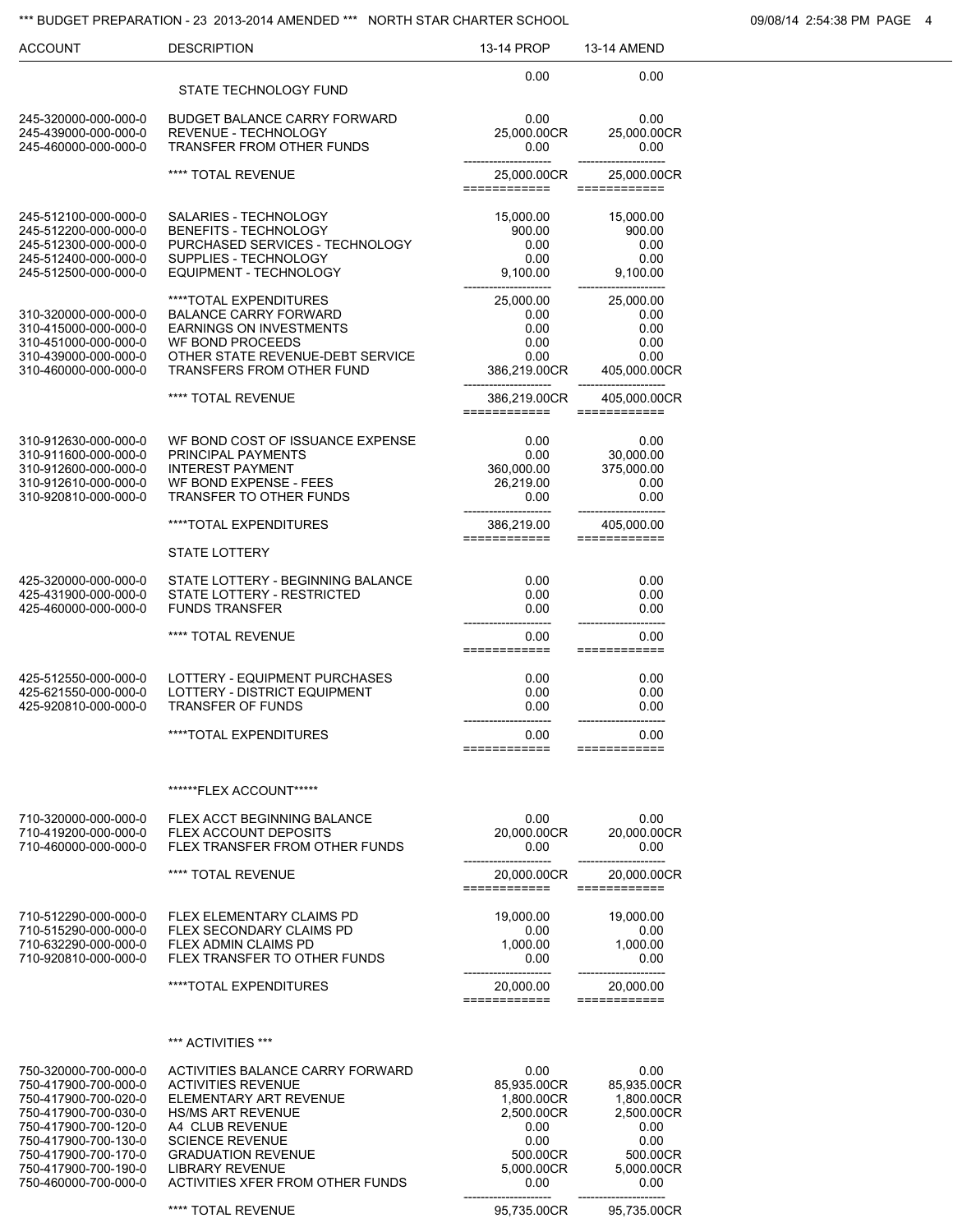## \*\*\* BUDGET PREPARATION - 23 2013-2014 AMENDED \*\*\* NORTH STAR CHARTER SCHOOL **199008/14 2:54:38 PM PAGE 5**

|            |             | ---- |
|------------|-------------|------|
| 13-14 PROP | 13-14 AMEND |      |

| <b>ACCOUNT</b>                                                                                                                                                       | <b>DESCRIPTION</b>                                                                                                                                                                                              | 13-14 PROP                                                        | 13-14 AMEND                                                       |
|----------------------------------------------------------------------------------------------------------------------------------------------------------------------|-----------------------------------------------------------------------------------------------------------------------------------------------------------------------------------------------------------------|-------------------------------------------------------------------|-------------------------------------------------------------------|
|                                                                                                                                                                      |                                                                                                                                                                                                                 | ============                                                      | ============                                                      |
| 750-532300-700-000-0<br>750-532400-700-000-0<br>750-532400-700-020-0<br>750-532400-700-130-0<br>750-532400-700-170-0<br>750-532400-700-190-0<br>750-920800-700-000-0 | <b>ACTIVITIES PURCHASED SERVICES</b><br><b>ACTIVITIES SUPPLIES</b><br><b>ART EXPENSE</b><br><b>SCIENCE EXPENSE</b><br><b>GRADUATION EXPENSE</b><br><b>LIBRARY EXPENSE</b><br>ACTIVITIES TRANSFER TO OTHER FUNDS | 85,935.00<br>8,700.00<br>600.00<br>0.00<br>0.00<br>500.00<br>0.00 | 85,935.00<br>8,700.00<br>600.00<br>0.00<br>0.00<br>500.00<br>0.00 |
|                                                                                                                                                                      | ****TOTAL EXPENDITURES                                                                                                                                                                                          | 95,735.00<br>===========                                          | 95,735.00<br>==========                                           |
|                                                                                                                                                                      |                                                                                                                                                                                                                 |                                                                   |                                                                   |
|                                                                                                                                                                      | *** CHOIR ***                                                                                                                                                                                                   |                                                                   |                                                                   |
| 751-320000-000-000-0<br>751-417900-000-000-0<br>751-460000-000-000-0                                                                                                 | CHOIR BALANCE CARRY FORWARD<br><b>CHOIR REVENUE</b><br>CHOIR TRANSFER FROM OTHER FUNDS                                                                                                                          | 0.00<br>0.00<br>0.00                                              | 0.00<br>0.00<br>0.00                                              |
|                                                                                                                                                                      | **** TOTAL REVENUE                                                                                                                                                                                              | 0.00<br>===========                                               | 0.00<br>============                                              |
| 751-532300-000-000-0<br>751-532400-000-000-0<br>751-920800-000-000-0                                                                                                 | <b>CHOIR PURCHASED SERVICES</b><br><b>CHOIR SUPPLIES</b><br>CHOIR TRANSFER TO OTHER FUNDS                                                                                                                       | 0.00<br>0.00<br>0.00                                              | 0.00<br>0.00<br>0.00                                              |
|                                                                                                                                                                      | ****TOTAL EXPENDITURES                                                                                                                                                                                          | 0.00<br>:===========                                              | 0.00<br>============                                              |
|                                                                                                                                                                      | ** HIGH SCHOOL STUDENT COUNCIL **                                                                                                                                                                               |                                                                   |                                                                   |
| 752-320000-000-000-0                                                                                                                                                 | HSSC BALANCE CARRY FOWARD                                                                                                                                                                                       | 0.00                                                              | 0.00                                                              |
| 752-417900-000-000-0<br>752-460000-000-000-0                                                                                                                         | <b>HSSC REVENUE</b><br>HSSC TRANSFER FROM OTHER FUNDS                                                                                                                                                           | 0.00<br>0.00                                                      | 0.00<br>0.00                                                      |
|                                                                                                                                                                      | **** TOTAL REVENUE                                                                                                                                                                                              | 0.00<br>============                                              | 0.00<br>============                                              |
| 752-532300-000-000-0<br>752-532400-000-000-0<br>752-920800-000-000-0                                                                                                 | <b>HSSC PURCHASED SERVICES</b><br><b>HSSC SUPPLIES</b><br><b>HSSC TRANSFER TO OTHER FUNDS</b>                                                                                                                   | 0.00<br>0.00<br>0.00                                              | 0.00<br>0.00<br>0.00                                              |
|                                                                                                                                                                      | ****TOTAL EXPENDITURES                                                                                                                                                                                          | 0.00<br>============                                              | 0.00<br>==========                                                |
|                                                                                                                                                                      | * MIDDLE SCHOOL STUDENT COUNCIL *                                                                                                                                                                               |                                                                   |                                                                   |
| 753-320000-000-000-0                                                                                                                                                 | MSSC BALANCE CARRY FOWARD                                                                                                                                                                                       |                                                                   |                                                                   |
| 753-417900-000-000-0<br>753-460000-000-000-0                                                                                                                         | <b>MSSC REVENUE</b><br>MSSC TRANSFER FROM OTHER FUNDS                                                                                                                                                           | 0.00<br>0.00<br>0.00                                              | 0.00<br>0.00<br>0.00                                              |
|                                                                                                                                                                      | **** TOTAL REVENUE                                                                                                                                                                                              | 0.00<br>:===========                                              | 0.00<br>============                                              |
| 753-532300-000-000-0                                                                                                                                                 | <b>MSSC PURCHASED SERVICES</b>                                                                                                                                                                                  | 0.00                                                              | 0.00                                                              |
| 753-532400-000-000-0<br>753-920800-000-000-0                                                                                                                         | <b>MSSC SUPPLIES</b><br>MSSC TRANSFER TO OTHER FUNDS                                                                                                                                                            | 0.00<br>0.00                                                      | 0.00<br>0.00                                                      |
|                                                                                                                                                                      | ****TOTAL EXPENDITURES                                                                                                                                                                                          | 0.00                                                              | 0.00                                                              |
|                                                                                                                                                                      |                                                                                                                                                                                                                 | ===========                                                       | ==========                                                        |
|                                                                                                                                                                      | *** SKI CLUB ***                                                                                                                                                                                                |                                                                   |                                                                   |
| 754-320000-000-000-0<br>754-417900-000-000-0<br>754-460000-000-000-0                                                                                                 | SKI CLUB BALANCE CARRY FORWARD<br><b>SKI CLUB REVENUE</b><br>SKI CLUB TRANSFER FROM OTHER FUNDS                                                                                                                 | 0.00<br>0.00<br>0.00                                              | 0.00<br>0.00<br>0.00                                              |
|                                                                                                                                                                      | **** TOTAL REVENUE                                                                                                                                                                                              | 0.00<br>============                                              | 0.00<br>============                                              |
|                                                                                                                                                                      |                                                                                                                                                                                                                 |                                                                   |                                                                   |
| 754-532300-000-000-0<br>754-532400-000-000-0                                                                                                                         | SKI CLUB PURCHASED SERVICES<br><b>SKI CLUB SUPPLIES</b>                                                                                                                                                         | 0.00<br>0.00                                                      | 0.00<br>0.00                                                      |
| 754-920800-000-000-0                                                                                                                                                 | SKI CLUB TRANSFER TO OTHER FUNDS                                                                                                                                                                                | 0.00                                                              | 0.00                                                              |
|                                                                                                                                                                      | ****TOTAL EXPENDITURES                                                                                                                                                                                          | 0.00                                                              | 0.00<br>=====                                                     |